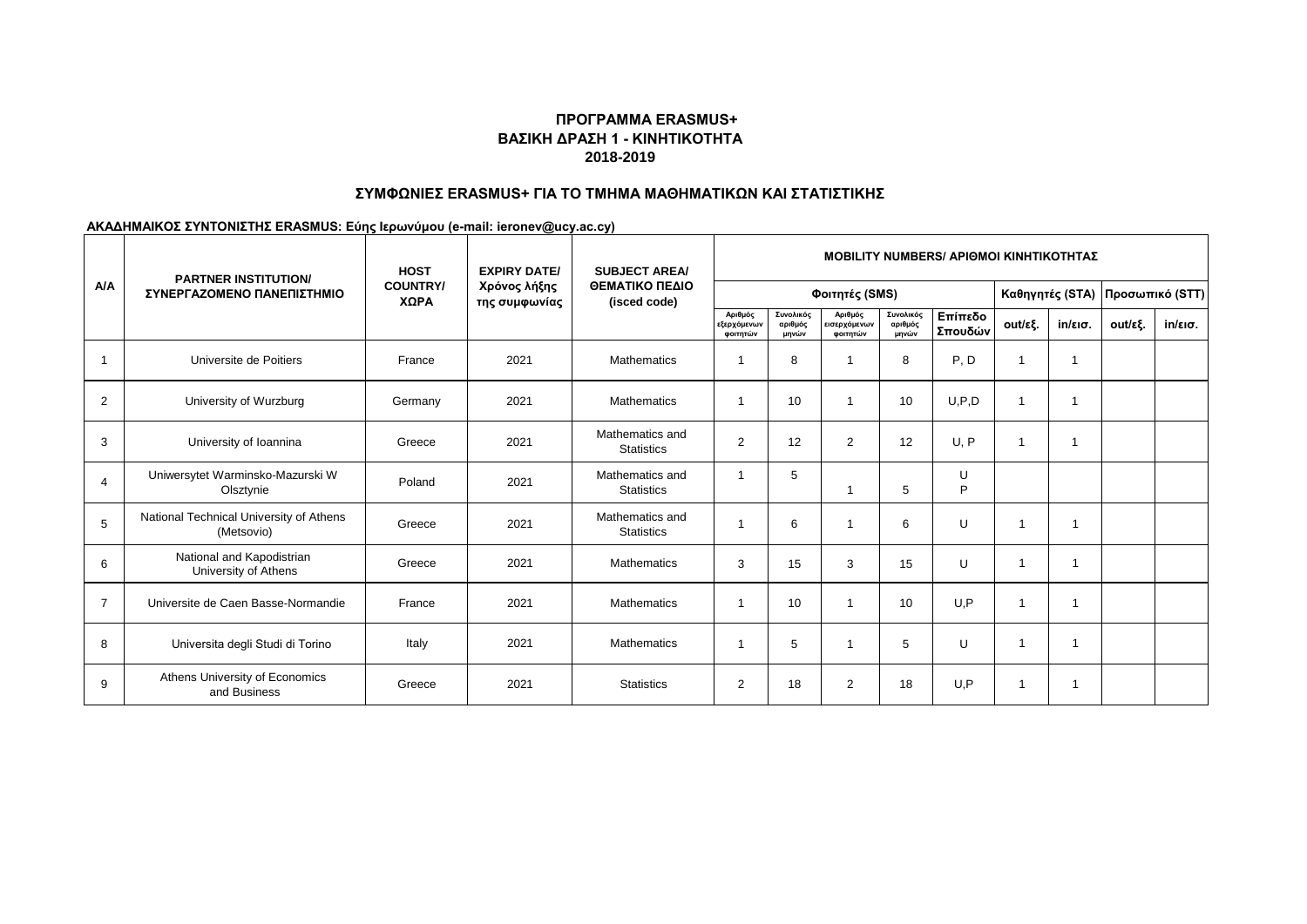# **ΒΑΣΙΚΗ ΔΡΑΣΗ 1 - ΚΙΝΗΤΙΚΟΤΗΤΑ 2018-2019 ΠΡΟΓΡΑΜΜΑ ERASMUS+**

### **ΣΥΜΦΩΝΙΕΣ ERASMUS+ ΓΙΑ ΤΟ ΤΜΗΜΑ ΜΑΘΗΜΑΤΙΚΩΝ ΚΑΙ ΣΤΑΤΙΣΤΙΚΗΣ**

**ΑΚΑΔΗΜΑΙΚΟΣ ΣΥΝΤΟΝΙΣΤΗΣ ERASMUS: Εύης Ιερωνύμου (e-mail: ieronev@ucy.ac.cy)**

| A/A | <b>PARTNER INSTITUTION/</b><br>ΣΥΝΕΡΓΑΖΟΜΕΝΟ ΠΑΝΕΠΙΣΤΗΜΙΟ | <b>HOST</b><br><b>COUNTRY/</b><br>ΧΩΡΑ | <b>EXPIRY DATE/</b><br>Χρόνος λήξης<br>της συμφωνίας | <b>SUBJECT AREA/</b><br>ΘΕΜΑΤΙΚΟ ΠΕΔΙΟ<br>(isced code) | <b>MOBILITY NUMBERS/ ΑΡΙΘΜΟΙ ΚΙΝΗΤΙΚΟΤΗΤΑΣ</b>     |                               |                                                    |                               |                    |                 |                          |                 |                   |
|-----|-----------------------------------------------------------|----------------------------------------|------------------------------------------------------|--------------------------------------------------------|----------------------------------------------------|-------------------------------|----------------------------------------------------|-------------------------------|--------------------|-----------------|--------------------------|-----------------|-------------------|
|     |                                                           |                                        |                                                      |                                                        | Φοιτητές (SMS)                                     |                               |                                                    |                               |                    | Καθηγητές (STA) |                          | Προσωπικό (STT) |                   |
|     |                                                           |                                        |                                                      |                                                        | Αριθμός<br><b>εξερχόμενων</b><br>φοιτητών          | Συνολικός<br>αριθμός<br>μηνών | Αριθμός<br>εισερχόμενων<br>φοιτητών                | Συνολικός<br>αριθμός<br>μηνών | Επίπεδο<br>Σπουδών | out/εξ.         | $in/\epsilon$ ισ.        | out/εξ.         | $in/\epsilon$ ισ. |
| 10  | University of Pireaus                                     | Greece                                 | 2020                                                 | <b>Statistics</b>                                      | $\overline{2}$                                     | 10                            | $\overline{2}$                                     | 10                            | U, D               | 1               | -1                       |                 |                   |
| 11  | University of Crete                                       | Greece                                 | 2021                                                 | <b>Mathematics</b>                                     | $\overline{2}$                                     | 10                            | $\overline{2}$                                     | 10                            | U                  | 1               | $\overline{\phantom{a}}$ |                 |                   |
| 12  | University of Patras                                      | Greece                                 | 2021                                                 | <b>Mathematics</b>                                     | $\overline{2}$<br>$\overline{1}$                   | 12<br>6                       | $\overline{2}$<br>-1                               | 12<br>6                       | U, P<br>D          | 1               | -1                       |                 |                   |
| 13  | University of Aegean                                      | Greece                                 | 2021                                                 | <b>Mathematics &amp; Statistics</b>                    | 3                                                  | 18                            | 3                                                  | 18                            | U.P.D              | 1               | -1                       |                 |                   |
| 14  | Aristotle University of Thessaloniki                      | Greece                                 | 2020                                                 | Mathematics and<br><b>Statistics</b>                   | 2                                                  | 8                             | $\overline{2}$                                     | 8                             | U.P.D              | 1               | -1                       |                 |                   |
| 15  | University of Rouen                                       | France                                 | 2021                                                 | <b>Mathematics</b>                                     | 3<br>3<br>3                                        | 30<br>30<br>30                | 3<br>3<br>3                                        | 30<br>30<br>30                | U<br>P<br>D        | 1               | -1                       |                 |                   |
| 16  | Universisty of L'Aquila                                   | Italy                                  | 2021                                                 | <b>Mathematics</b>                                     | 3<br>3<br>3                                        | 27<br>27<br>27                | 3<br>3<br>3                                        | 27<br>27<br>27                | U<br>P<br>D        | 1               | -1                       |                 |                   |
| 17  | <b>Stockholm University</b>                               | Sweden                                 | 2020                                                 | Mathematics                                            | $\overline{2}$                                     | 10                            | $\overline{2}$                                     | 10                            | U.P.D              |                 |                          |                 |                   |
| 18  | <b>UMEA University</b>                                    | Sweden                                 | 2021                                                 | Mathematics and<br><b>Statistics</b>                   | $\overline{c}$<br>$\overline{2}$<br>$\overline{2}$ | 10<br>10<br>10                | $\overline{2}$<br>$\overline{2}$<br>$\overline{2}$ | 10<br>10<br>10                | U<br>P<br>D        |                 | -1                       |                 |                   |